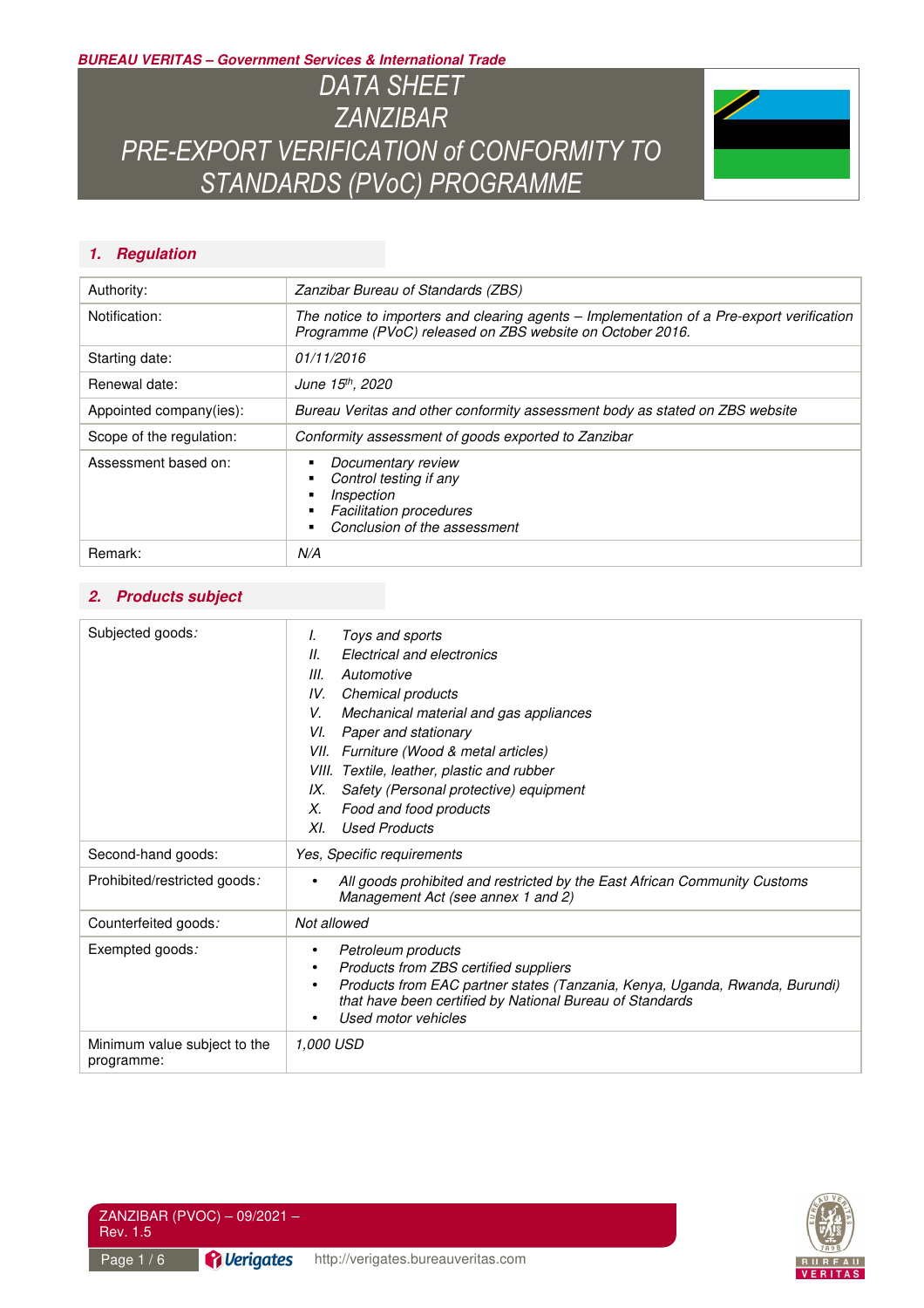## *3. Technical requirement*

| Conformity requirements:     | Compliance of goods to applicable standards in priority order* shall be demonstrated with<br>conformity documents issued by accredited entities and/or testing.                                                                                                                                                                                                                                   |
|------------------------------|---------------------------------------------------------------------------------------------------------------------------------------------------------------------------------------------------------------------------------------------------------------------------------------------------------------------------------------------------------------------------------------------------|
|                              | * Applicable standards in priority order: Zanzibar standards (ZNS), then Tanzanian<br>standards (TZS), then EAS standards, then International standards (ISO, IEC, Codex<br>Alimentarius UN ECE), then National standards, then Manufacturer specification in the<br>absence of ZNS, TZS, EAS, international and national standards applicable to the<br>product.                                 |
| National deviations:         | If electrical product intended to be connected to the mains (220V or 230V or 240V),<br>marking of the frequency shall include 50Hz (not applicable to lamps) and if provided, the<br>plug shall be UK type plug (squared pins).<br>Other kind of plugs could be accepted if provided with a 3 squared pins plug adapter.                                                                          |
| Labelling requirements (*):  | All labelling of packaging of imports shall include English and / or Swahili. All food imports<br>with a limited shelf life shall have:<br>For food products with a shelf life of 9 months or more: at least 6 months of shelf<br>life remaining.<br>For food products with less than 9 months of shelf life: at least 75% shelf life<br>remaining from the date of expected arrival in Zanzibar. |
| Other specific requirements: | No specific requirements                                                                                                                                                                                                                                                                                                                                                                          |

## *4. Application*

| Applicant:             | Exporter or importer                                                                                                                                                                                                                                                     |  |
|------------------------|--------------------------------------------------------------------------------------------------------------------------------------------------------------------------------------------------------------------------------------------------------------------------|--|
| Application name:      | Request for certificate (RFC) Form                                                                                                                                                                                                                                       |  |
| Required documents:    | Final invoice<br>$\bullet$<br>Transport document (Bill of Lading/Air Way Bill/ CMR), if available<br>$\bullet$<br>Conformity documents (test reports, quality certificates, analysis reports, etc.)<br>$\bullet$<br>provided by exporters, as per technical requirements |  |
| Required information:  | Declared FOB value<br>$\bullet$<br>Declared HS codes according to EAC tariff book<br>٠                                                                                                                                                                                   |  |
| Application office(s): | Bureau Veritas offices (see contacts sheet on Verigates):<br>https://verigates.bureauveritas.com/programmes/tanzania                                                                                                                                                     |  |

### *5. Control testing requirements*

| Applicable cases:    | Conformity document not available or not acceptable                                                            |  |
|----------------------|----------------------------------------------------------------------------------------------------------------|--|
| Laboratory criteria: | ISO 17025 accredited laboratory, In-house laboratory of certified manufacturers (after<br>specific assessment) |  |
| Testing:             | According to applicable standards                                                                              |  |

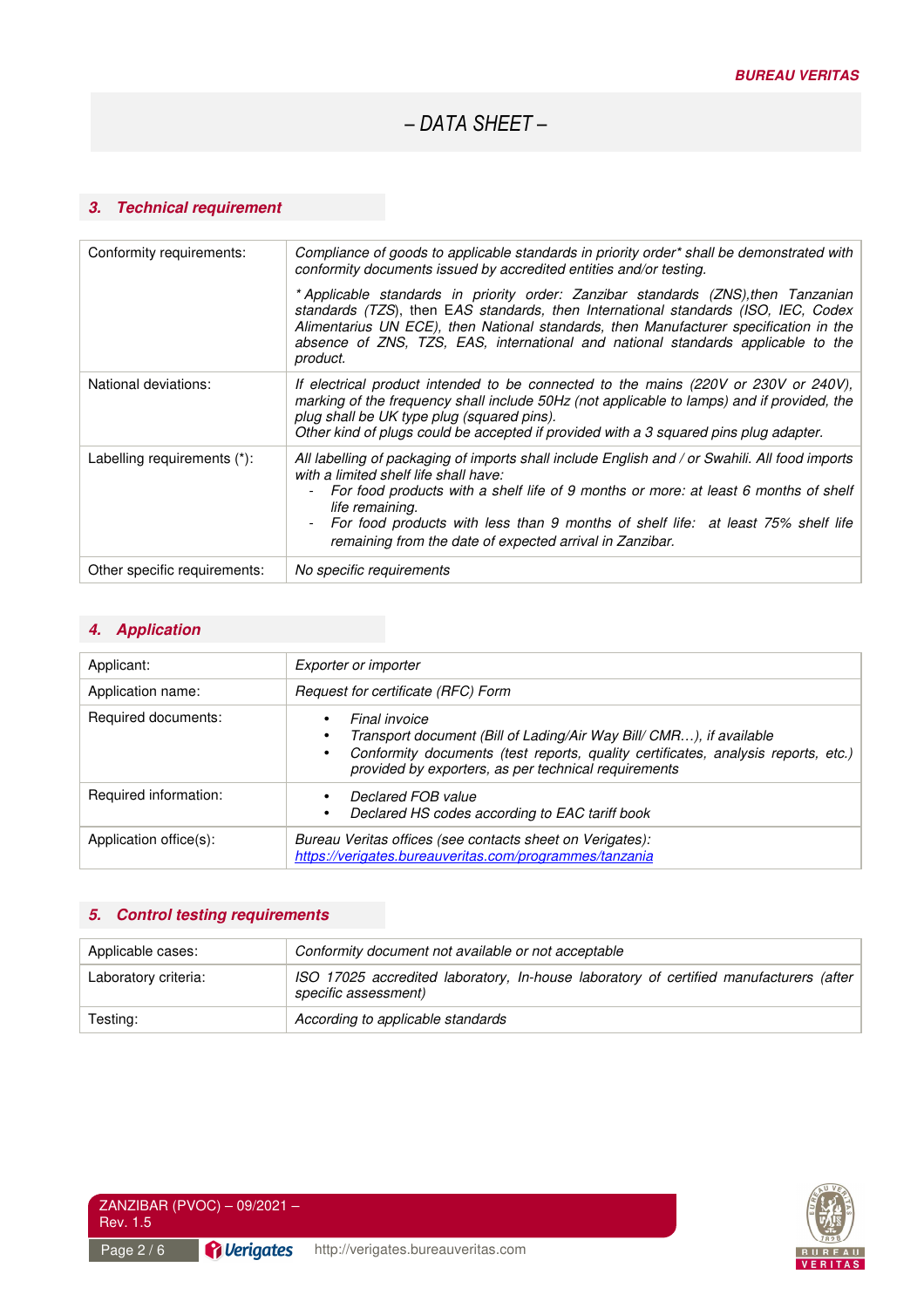#### *6. Inspection requirements*

| Review of markings as per applicable standard(s) and identification of products |
|---------------------------------------------------------------------------------|
| Not allowed                                                                     |
| Not required                                                                    |
| Not required                                                                    |
| In case of control testing (see section 5 as above)                             |
| Inspection report (IR)                                                          |
|                                                                                 |

### *7. Facilitation procedures*

- Route B Registration
- Route C Licensing

### *8. Conclusion of the Assessment*

- Certificate of Conformity (CoC)
- Non Conformity Report (NCR)

### *9. Fees*

## Paid by Exporter

- *Fees structure*:
	- Route A 0.53 % of FOB value of the goods imported
	- Route  $B 0.45$  % of FOB value of the goods imported
	- Route  $C 0.25$  % of FOB value of the goods imported

For all Routes, the minimum fee per shipment is USD 250 and the maximum fee USD 3,000.

If Physical inspection is conducted, Bureau Veritas will charge additional 5 % of the Verification fees (minimum fee per shipment shall be USD 262.5).

The above fees cover the documentary verification and the inspections of the goods *but do not include*:

- Testing: to be quoted on a case by case basis
- Container sealing if required
- Registration fee
- Licensing fee
- Re-inspection
- Cost incurred by the seller in presenting the goods for inspection and/or testing
- Sampling of bulk shipments
- Other fees not mentioned above



ZANZIBAR (PVOC) – 09/2021 – Rev. 1.5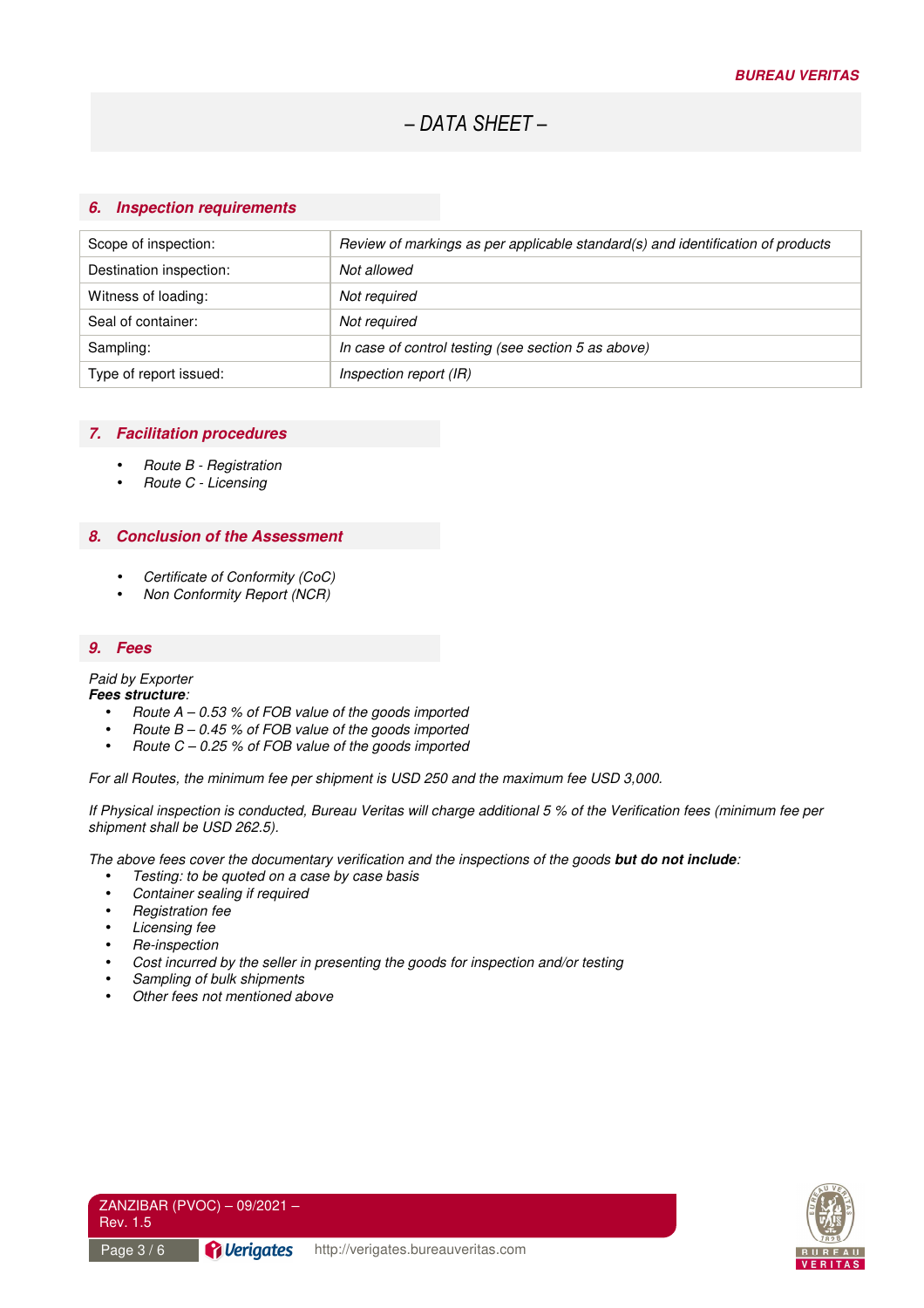### *10. Contact*

#### *Bureau Veritas:*

Phone: +255 744 094 855 E-mail: conformity.zanzibar@bureauveritas.com; miriam.mziray@bureauveritas.com

See contact sheet for details on Verigates: https://verigates.bureauveritas.com/programmes/tanzania

#### *11. Other relevant information*

Additional details available on Verigates: https://verigates.bureauveritas.com/sub-programme/zanzibar-pvoc?id=59

*(\*)* Updated information

The information contained herein is for the purpose of facilitating Verification of Conformity and does not relieve Exporters or Importers from their obligations in respect of compliance with the import regulations of the country of importation. Although every effort has been made to ensure the correctness of the information, as at the date of issuance of this data sheet, Bureau Veritas does not accept any responsibility for errors or omissions and, furthermore, the information may subsequently be subject to change as may be announced by the Authorities in the country of importation. Consequently, Exporters are advised to check with Bureau Veritas, prior to shipment of the goods, if there is any doubt concerning the issuance of a Certificate of Conformity.



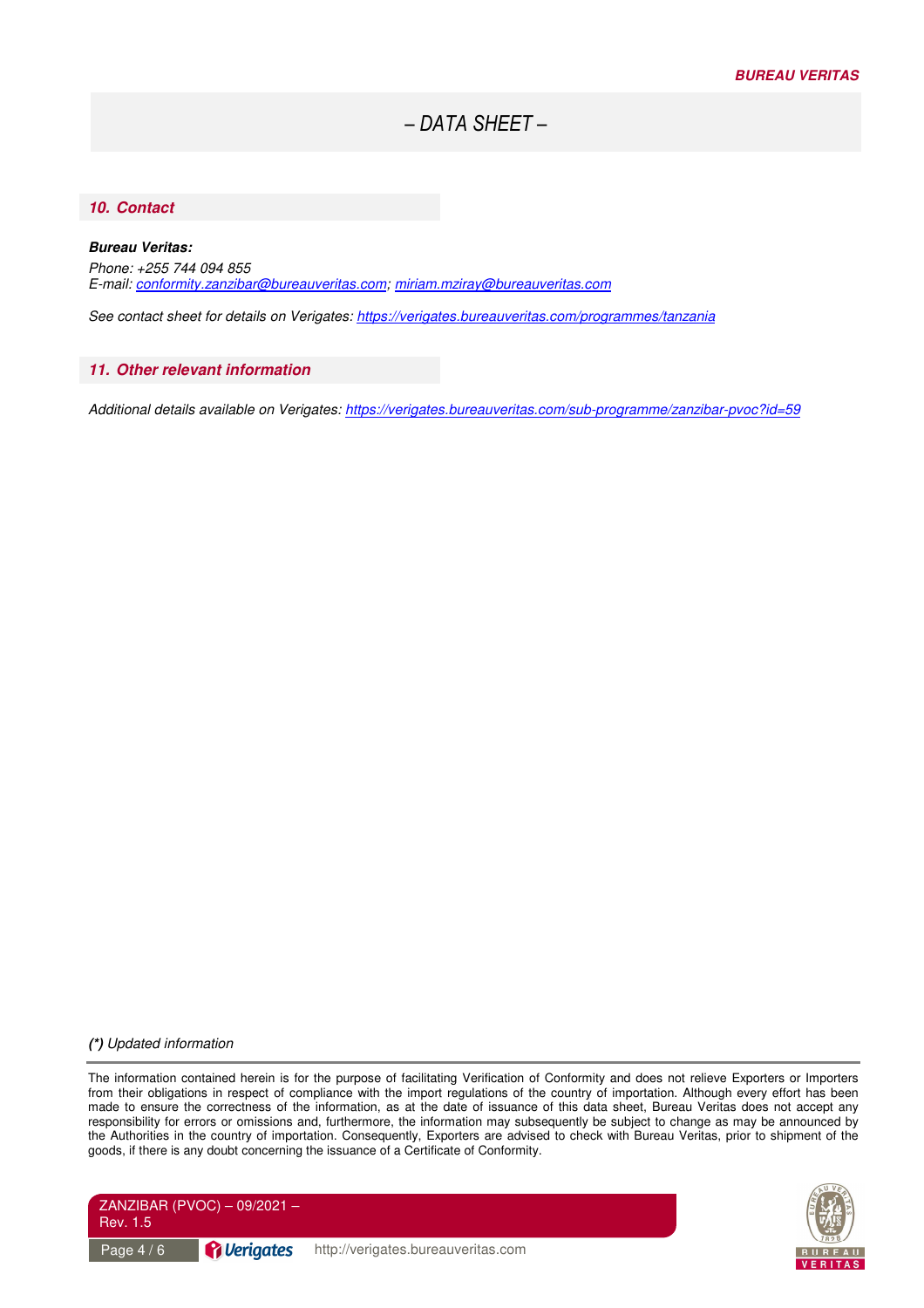# *Annex 1: List of prohibited goods*

- 1. All goods the importation of which is for the time being prohibited under the East African Community Customs Management Act or by any written law for the time being in force in the partner state.
- 2. False money and counterfeit currency notes and coins and any money not being of the established standard in weight and fineness.
- 3. Pornographic material in all kinds of media, indecent or obscene printed paintings, books, cards, lithographs or other engravings and any other indecent or obscene articles.
- 4. Matches in the manufacture of which white phosphorous has been employed.
- 5. Any article made without proper authority with the Armorial Ensigns or court of Arms of a partner state or having such Ensigns or Arms so closely resembling them as to be calculated to deceive.
- 6. Distilled beverages containing essential oils or chemical products which are injurious to health, including thijone, star arise, benzoic aldehyde, salicylic esters, hyssop and absinthe. Provided that nothing in this paragraph contained shall apply to "Anise and Anisette" liquors containing not more than 0.1 per centum of oil of anise and distillates from either pimpinella anisum or the star arise allicium verum.
- 7. Narcotic drugs under international control.
- 8. Hazardous wastes and their disposal as provided for under the base conventions.
- 9. All soaps and cosmetic products containing mercury.
- 10. Used tyres for light commercial vehicles and passenger cars.
- 11. The following Agricultural and Industrial Chemicals:
	- a. Agricultural Chemicals:

|    | $2.4 - T$             | Aldrin         | Caplafol                                 |
|----|-----------------------|----------------|------------------------------------------|
|    | Chlordirneform        | Chlorobexilate | דממ                                      |
|    | <b>Dieldrin</b>       |                | 1.2-Dibroacethanel (EDB) Flouroacelamide |
|    | HCH                   | Hiplanchlor    | Monocrolophs (certain formulations)      |
|    | <b>Methamidophos</b>  | Phospharrmion  | Methyl-parathion and Parathion           |
| b. | Industrial Chemicals: |                |                                          |

Crocidolite Polychlorominated biphenyls (PBB)

Polychlorinted Biphenyls (PCB) Polychlorinated Terphyenyls (PCT) Tris (2.3 dibromopropyl) phosphate Methylbromide (to be phased out in accordance with the Montreal protocol by 2007)

- c. Counterfeit goods of all kinds.
- d. Plastic articles of less than 30 microns for the conveyance or packing of goods



ZANZIBAR (PVOC) – 09/2021 – Rev. 1.5